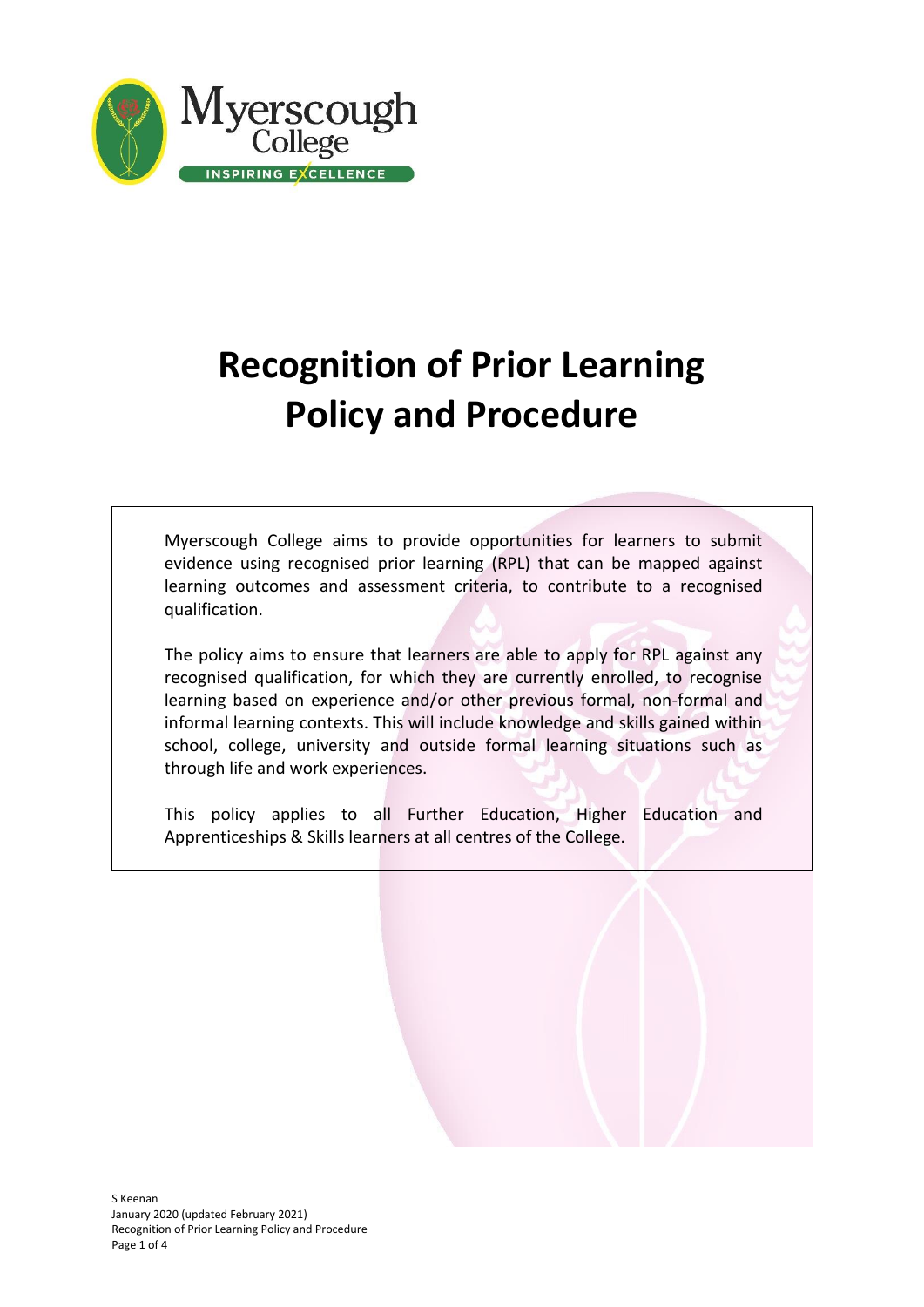# **Introduction**

The Regulatory Arrangements for the Qualifications and Credit Framework (QCF) provides the following definition of Recognition of Prior Learning (RPL):

*Recognition of Prior Learning (RPL) is 'a method of assessment that considers whether a learner can demonstrate that they can meet the assessment requirements for a unit through knowledge, understanding or skills that they already possess and do not need to develop through a course of learning'.*

In the context of the QCF, the definition of RPL is quite specific and relates to assessment leading to the award of credit. Assessment for RPL is conducted against the learning outcomes and assessment criteria of a unit/module and is subject to exactly the same internal and external quality assurance requirements as any other kind of assessment.

## **Procedure**

## **Higher Education**

For applications relating to Higher Education courses, the Academic Regulations and Processes of the University of Central Lancashire shall apply. The most up to date version of the process can be found here:<https://www.uclan.ac.uk/assets/study/accreditation-of-prior-experiential-learning.pdf>

The relevant information is contained in the UCLan Academic Regulations, Section E4. Further details of the University processes for accreditation of prior learning, including application forms, guidance notes for applicants and frequently asked questions, are available on the University website (https://www.uclan.ac.uk/study\_here/apl.php). The outline process is as follows:

- Students discuss with Course Tutor whether APL is available and appropriate for them and the requirements of the University, and any fees that will apply.
- Students submit a completed APL application form indicating which modules they wish to claim for via their Tutor.
- For Certificated APL, students must attach a copy/copies of transcripts or certificates as proof of the awards obtained (originals must be made available if requested).
- Tutors forward the completed application to the College Exams and/or Admissions Teams who liaise with the University over completion of the process.

### **Further Education and Apprenticeships & Skills**

For Further Education, and Apprenticeships & Skills qualifications, any RPL must first satisfy the Awarding Organisations requirements. This must be checked by the Head of Quality Assurance. Post approval, the following procedures shall apply:

- An application is made in writing by the learner indicating their intention to apply for RPL for a specific unit of their current course/framework to the course tutor or scheme co-ordinator.
- The Course Tutor/Scheme Co-ordinator undertakes a recorded personal tutorial with the applicant to confirm the unit, learning outcome and assessment criteria against which evidence submitted is to be assessed. Confirmation and accuracy will be undertaken by the Assistant Head/Apprenticeships & Skills Quality Co-ordinator.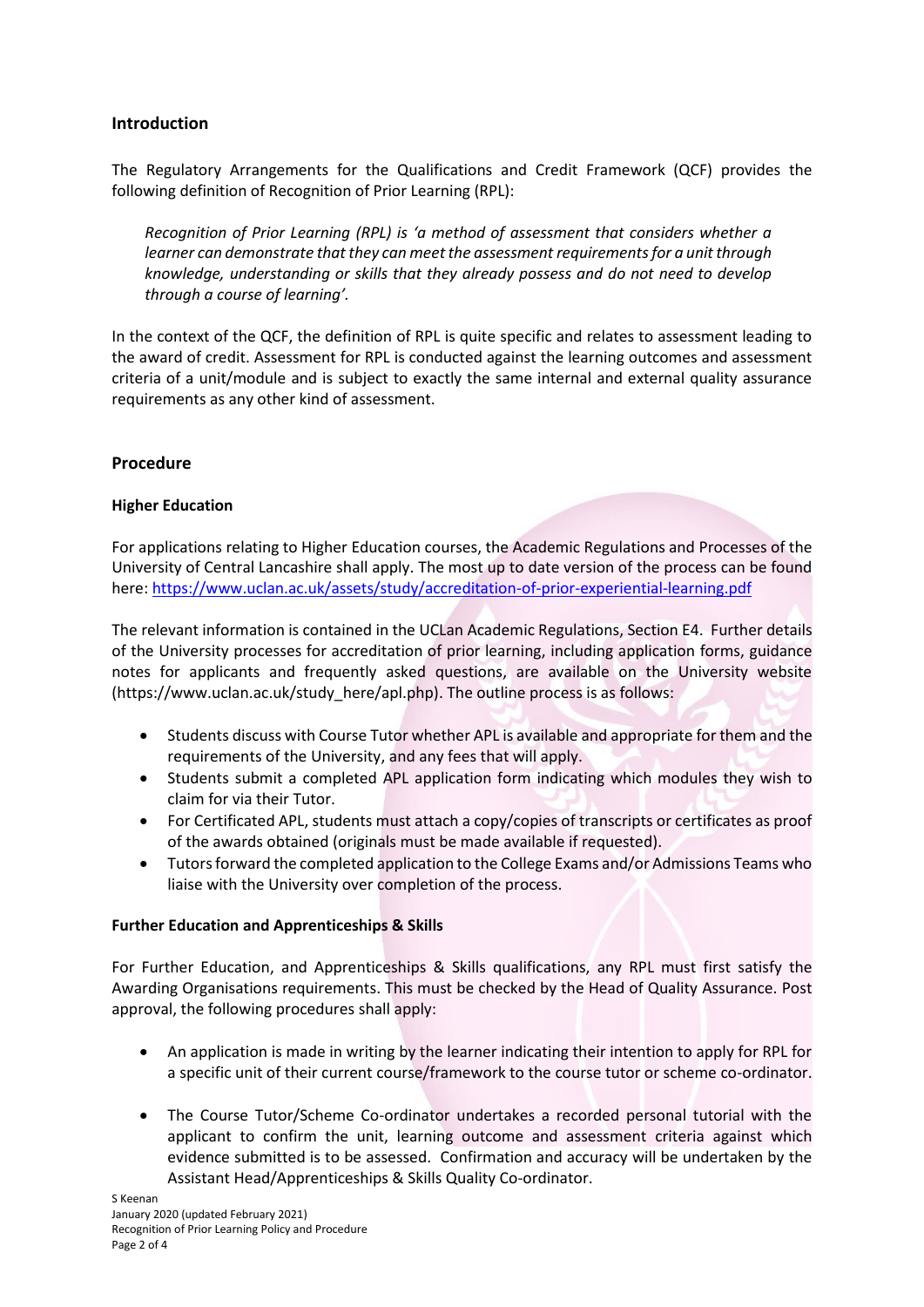Clear direction will also be given as to the types of evidence that may be utilised and the timeframe for submission.

- The Module/Unit Tutor will assess the evidence within three weeks of submission clearly mapping to the specified assessment criteria and ensuring that evidence is valid, sufficient and current in relation to expected industry competence. The evidence should be consistent with non-RPL evidence submitted as part of a learning programme/framework.
- The nominated Internal Verifier (IV) will view the assessed evidence to confirm that accurate mapping against the identified criteria has been undertaken by the assessor. The IV will then provide feedback to confirm achievement or indicate clearly any further evidence required.
- Further to the IV confirming that evidence is sufficient, the module/unit tutor follows normal College procedure by submitting the result to the assessment/performance board. The IQA will also inform the Examinations Officer that the units are accurate on the QRF.

### **Documents Associated with this Policy**

- UCLan Academic Regulations
- UCLan APL Guidance notes for Applicants (available from the UCLan website)
- UCLan APL application forms (Available from the UCLan website)
- QAA UK Quality Code for Higher Education